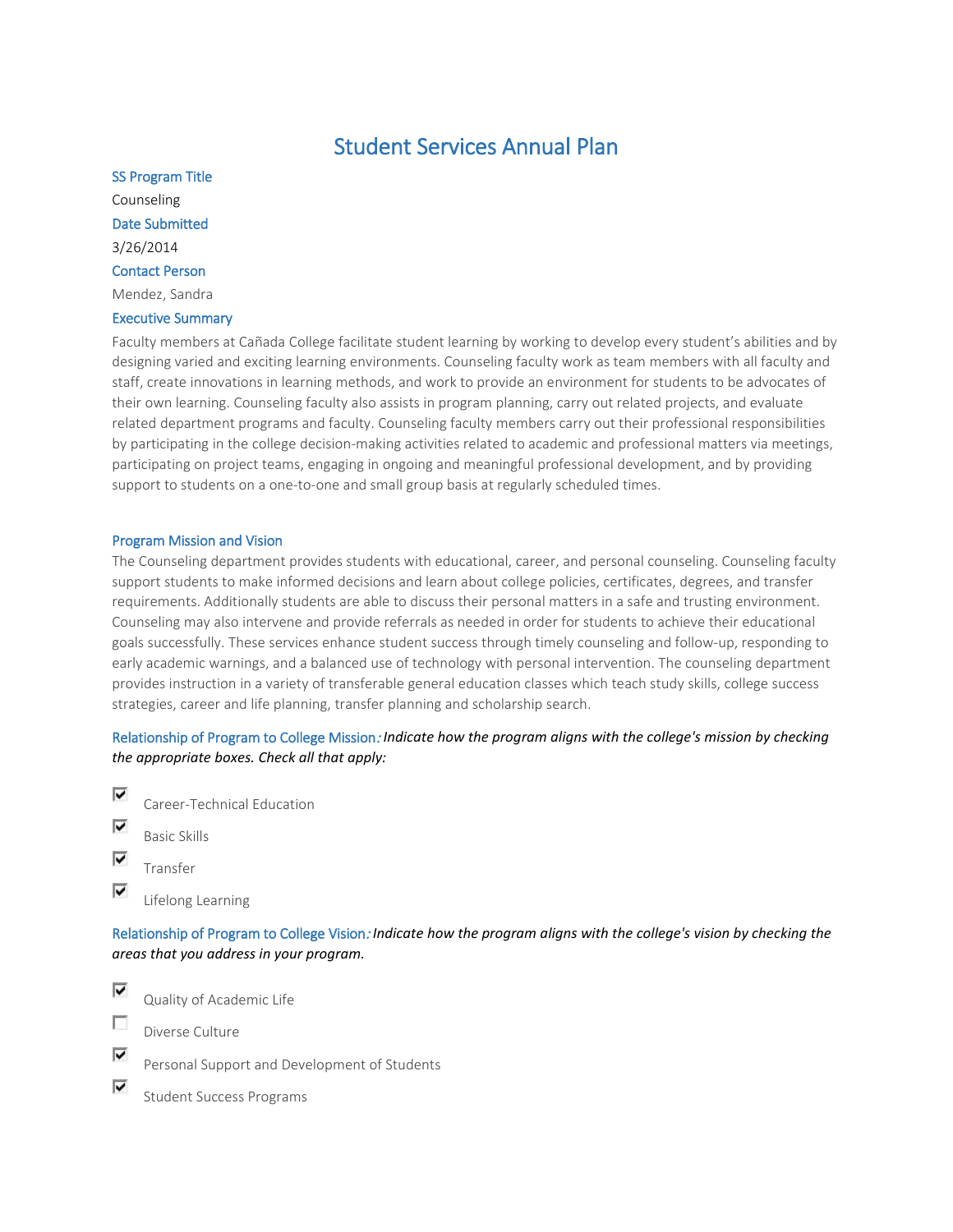⊽ Innovative Programs Preparing Students for the University

- ⊽ Innovative Programs Preparing Students for the Modern Workforce
- C. Innovative Programs Preparing Students for the Global Community

# Program Data Measures List: *List the program or department data measures in this box that were used in this past cycle.*

The data measures used this cycle consisted of SARS data tracking of student appointments at the Counseling Center. Additionally, Banner was used to access the number of Early Alert contacts.

# Reflection on Data: *Provide a reflection on what the data means*

Counseling Appointments: For Fall 2013, there were 3,389 counseling appointments (in which students attended); there were an additional 758 drop in appointments.

Reinstated Students: There were 157 students in the Reinstated list. Letters that went out: Dismissed students (14); Prob 1 (173); Prob 2 (186); Reinstated (158).

E-Counseling: For Fall 2013 there were 194 E-counseling appointments. The data states that our counseling services continue to be readily used by students.

Our current counselor to student ratio is approximately 1:564. Even the most optimistic view must conclude that this ratio is inadequate to provide a meaningful level of service to all students and expand our current programs.

# Accomplishments: *List any program major accomplishments*

# PROGRAM SUPPORT

# New Reinstatement Process

Developed and implemented new policy and process for reinstating and supporting dismissed students.

# Early Alert

Managed Early Alert program for non-basic skills students; did final report and analyzed data to strengthen program.

# Veterans

Expanded Veteran Services program by offering extended drop-in hours for Vet students. Also, attended 3 separate professional development conferences related to Veteran Services/Counseling. Also coordinated Veterans Day activities during Fall 2013.

# Honors Transfer Program (HTP)

Provided academic, career and transfer counseling to students enrolled in HTP. Supported student's in becoming UCLA TAP eligible.

# Athletics

Filled the Counseling Department's need of an additional Athletics Counselor and the counselor received athlete-specific training from the College's Athletic Director.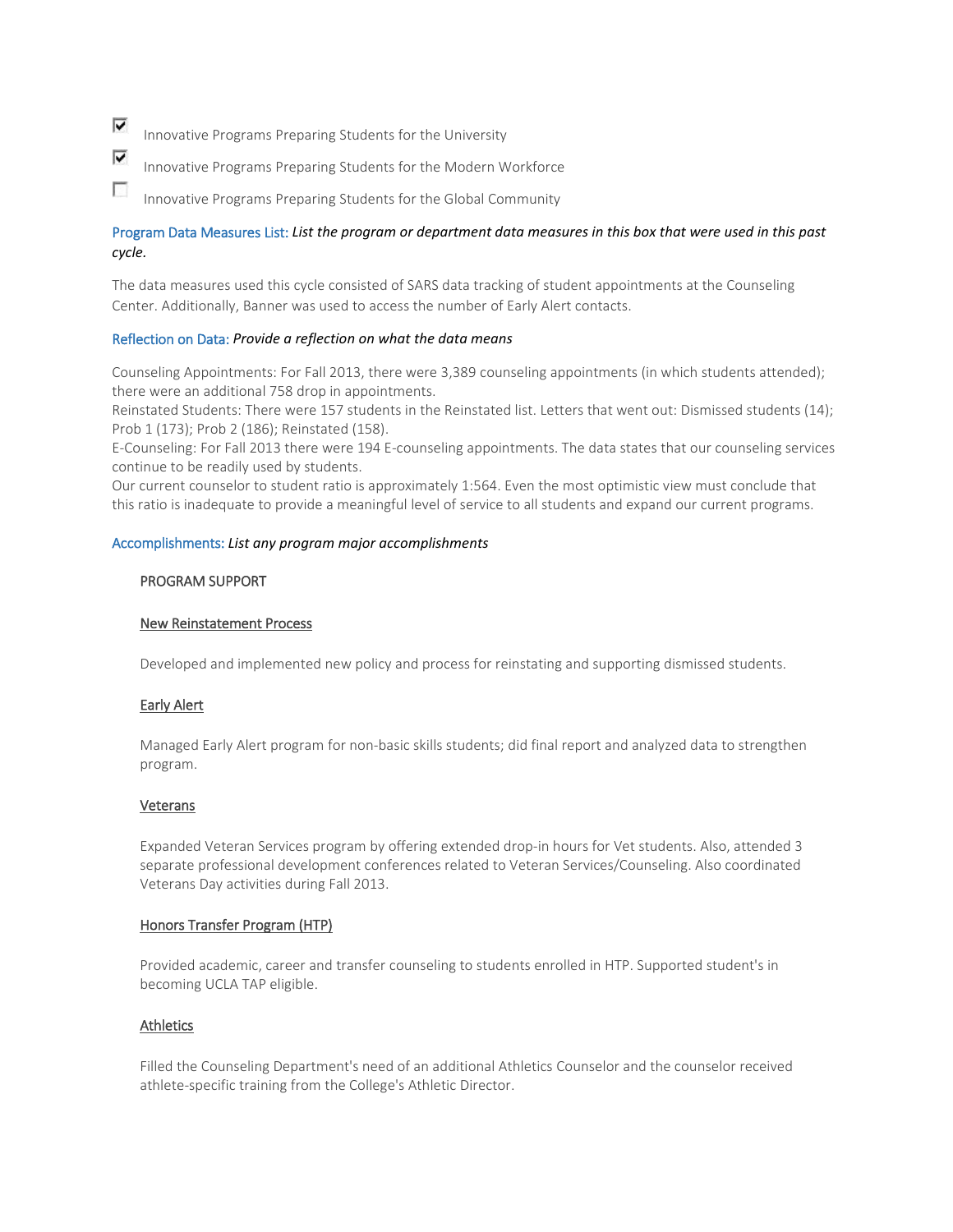# PROFESSIONAL DEVELOPMENT

Attended 3-day "Strengthening Student Success" conference sponsored by the RP Group of the CCC's.

# CURRICULUM DEVELOPMENT

Revised and updated the CRER 407, CRER 401, and CRER 137 Course Outline for Curriculum Committee approval. The CRER 137 Honors Addendum was submitted and approved. The course will be offered as an Honors contract option starting Fall 14.

Three faculty members supported the students enrolled in the CRER 430 course.

Implemented the 10-Year Plan and Portfolio curriculum for CRER 137 course. The curriculum is being used as a model for other Career courses to be used in the future, including as a partnership with local area high schools.

CRER 137 is being offered during Summer 2014.

# OUTREACH AND CAMPUS INVOLVEMENT

In conjunction with the International Students' Coordinator, developed and presented a workshop on "Increasing Classroom Participation".

At College Night, presented workshop, "The Opportunities at California Community Colleges"

Coordinated the 1st Annual Colt Classic Baseball Challenge as an outreach opportunity to the students, faculty and surrounding community to promote the baseball team and College as a whole. The event was highly successful with over 200 fan attending.

Served as a workshop presenter for Preview Day and developed College In California: So Many Possibilities PowerPoint presentation

Trained the Customer Relations Program (Menlo Center) students on the Myers-Briggs Type Indicator for use in their workplace environments and as professional development.

Cañada Career Club – One of the counselors serves as the co-advisor for the new Cañada Career Club. The club was founded during Spring 2014.

# COMMITTEE INVOLVEMENT

Represented department on the Distance Education Committee, Transfer Advisory Committee, and Honors Transfer Program Advisory Committee.

Continued serving as a member of the Instructional Planning Council (IPC), Student Services Planning Council (SSPC), Academic Senate Governing Council (ASGC), Planning and Budget Council (PBC), and contributed to addressing the needs of students, the Counseling Department and the college at-large.

Served on 2 separate Hiring Committees (Career Resources Counseling Aide and full-time tenure-track Kinesiology Professor/Head Men's Soccer Coach). Represented Counseling on these committees stressing the needs of students, the Counseling Department and the college at-large.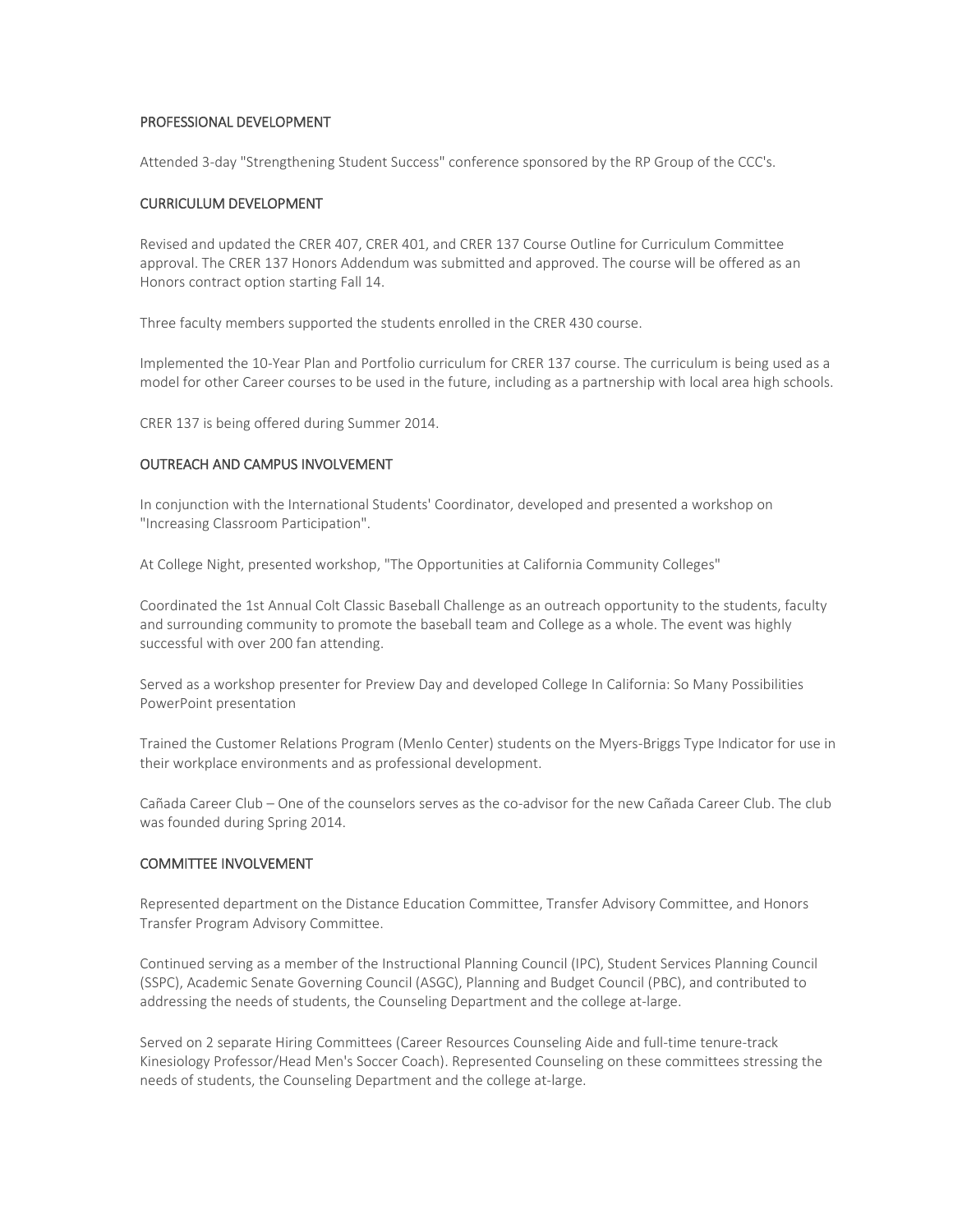# Changes in your program this year: *What changes has you seen in your program, and why do you think these changes have occurred?*

Our department consists of the following members:

# Dean of Counseling, Kim Lopez (1)

# Fulltime tenure-track General Faculty Counselors (4)

Karen Olesen, General Counselor

- E-Counselor
- Career Counselor

Sandra Mendez, General Counselor

- Career Counselor/Instructor
- Honors Transfer Program Counselor

Nick Martin, General Counselor

- Career Instructor
- Veterans Counselor
- Athletics Counselor

Gloria Darafshi, General Counselor

- Career Instructor
- Early Alert Counselor
- Dismissed/Reinstatement Counselor

# Fulltime tenure-track Categorical Faculty Counselors (2)

Lorraine Barrales-Ramirez, EOPS/CARE Counselor/Coordinator

Sarah Aranyakul, EOPS/CalWORKs Counselor/Coordinator

# Fulltime Non-Tenure Track Faculty Counselors (2)

Nadya Sigona, Basic Skills Counselor

Melissa Alforja, TRiO Counselor/Coordinator

# Adjunct Faculty Counselors (FTE Total= 3.42)

Tony Basques (General) .412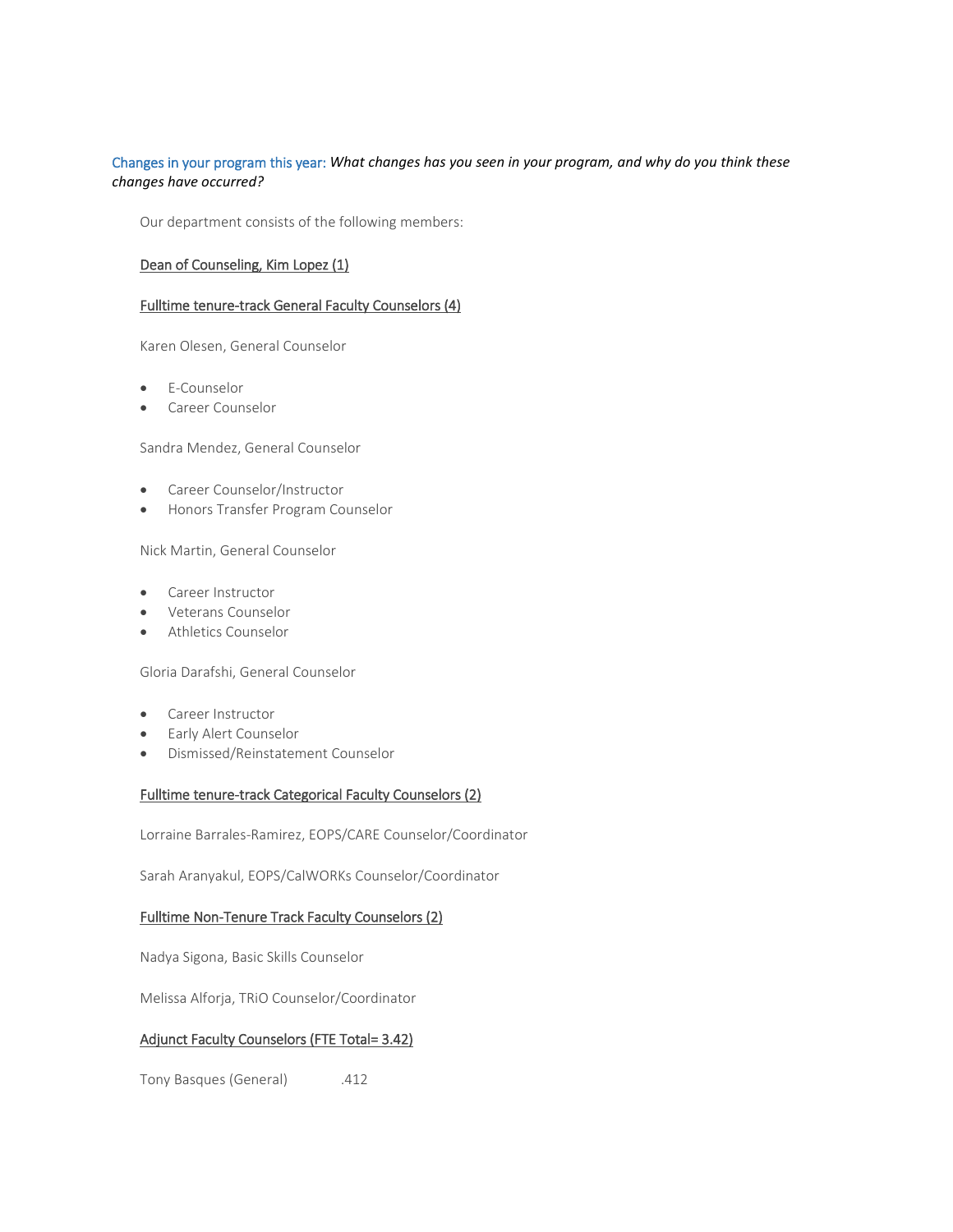Lyn Belingheri (General) .303

Lilia Chavez (CWA/Financial Aid) 412

Cindy Mata (EOPS) .240

Byron Ramey (General/Athletes) 240

Will Reyes (STEM) .488

Sandra Rodrigues (DRC/General) 343

Soraya Sohrabi (Human Svcs/Transfer) 333

Nick Tuttle (A2B/Athletes/General) 649

First and foremost, the Counseling Department desperately needs additional counseling faculty to adequately serve students. The current counselor to student ratio is approximately 1:564. Even the most optimistic view must conclude that this ratio is inadequate to provide a meaningful level of service to all students.

Source: 2014 Student Success Score Card http://testsite.cccco.edu/arcc/scorecardrates.aspx?CollegeID=371

# Changes for Next Year: *What changes, if any, do you want to make in your program for next year?*

As mentioned above, our counseling department plans to put forth a fulltime tenure-track General Counselor for 2014-15.

# Student Learning Outcomes:

*Describe your student learning outcome and the results you have from last year as follows: Student Learning Outcome Assessment Results Evidence/Analysis Use of Results SLO for Next Year Given the results of your SLO this year, do you plan to keep the same SLO or develop a new one?*

# **Student Learning Outcome**

Students will be able to clearly state their academic and/or career goal(s) and record them in a Student Educational Plan (SEP) or other appropriate document as one outcome of a counseling session.

Survey Question #4: *Do you know what classes to take this semester to meet your education goal?* **Assessment Results**

Pre Survey: 56 students indicated that they knew what classes to take this semester to meet their educational goal.

Post Survey: 138 students indicated that they knew what classes to take this semester to meet their educational goal.

# **Evidence/Analysis**

A 55% increase in students' ability to know what classes he/she needs to take this semester to meet their academic, career and personal goal.

# **Use of Results**

Meeting with a counselor for a 30 minute appointment (vs. 15 minute drop-in) was an effective way for students to get assistance in planning semester courses after completing the New Student Orientation Session.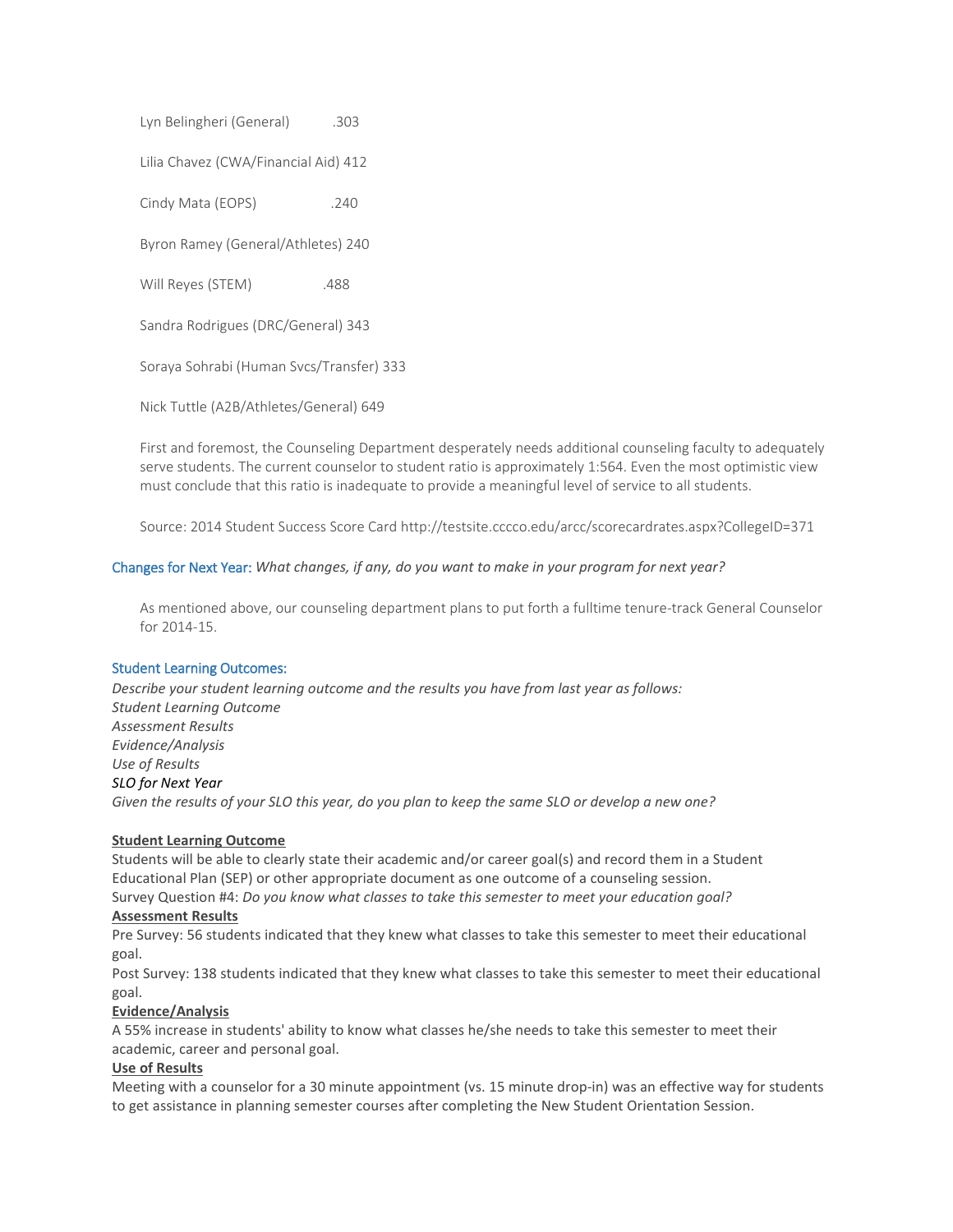SLO Changes: *If you are changing your SLO(s), please describe why*

⊽ Keep same one(s)

П Created new one(s)

SLO Relationship to Strategic Directions: *Check each of the college's Strategic Directions that your SLO addresses*

 $\overline{\mathcal{L}}$ Teaching and Learning ⊽

Completion

 $\mathcal{L}_{\mathcal{L}}$ Community Connections

 $\sim$ Global and Sustainable

# SLO and Strategic Directions: *Describe how your SLO relates to the strategic directions*

This SLO is a revision from the prior cycle and aligns with the strategic plan Completion Objective 2.6: Improve progress through increased intentional counseling and other services to guide students to completion of their goals.

# SAO Action Plan:

*List your SAO for the upcoming year and describe the Following: Student Learning Outcome Activities to Achieve the SLO Assessment Measures What do you expect to learn*

Based on the results of the 2013-14 student survey, we have decided to continue to focus specifically on our matriculation services with new students.

# Service Area Objectives:

*Summarize the assessment results of your Service Area Objectives, to include the impact on the quality and success of the program.*

2013-14 VPSS Objectives

Counseling Department SAO: Increase the number of students who visit the counseling center to create a Student Educational Plan (SEP) each semester. As a result of implementing the "Got Priority" SEP campaign during the Spring 2011 which served approximately 200 students (i.e. April 11-15th) the department has institutionalized the SEP campaign. The event now occurs every semester "Spring Into Fall: It's SEP time!" (Spring) and "Fall Into Spring: It's SEP time!" (Fall).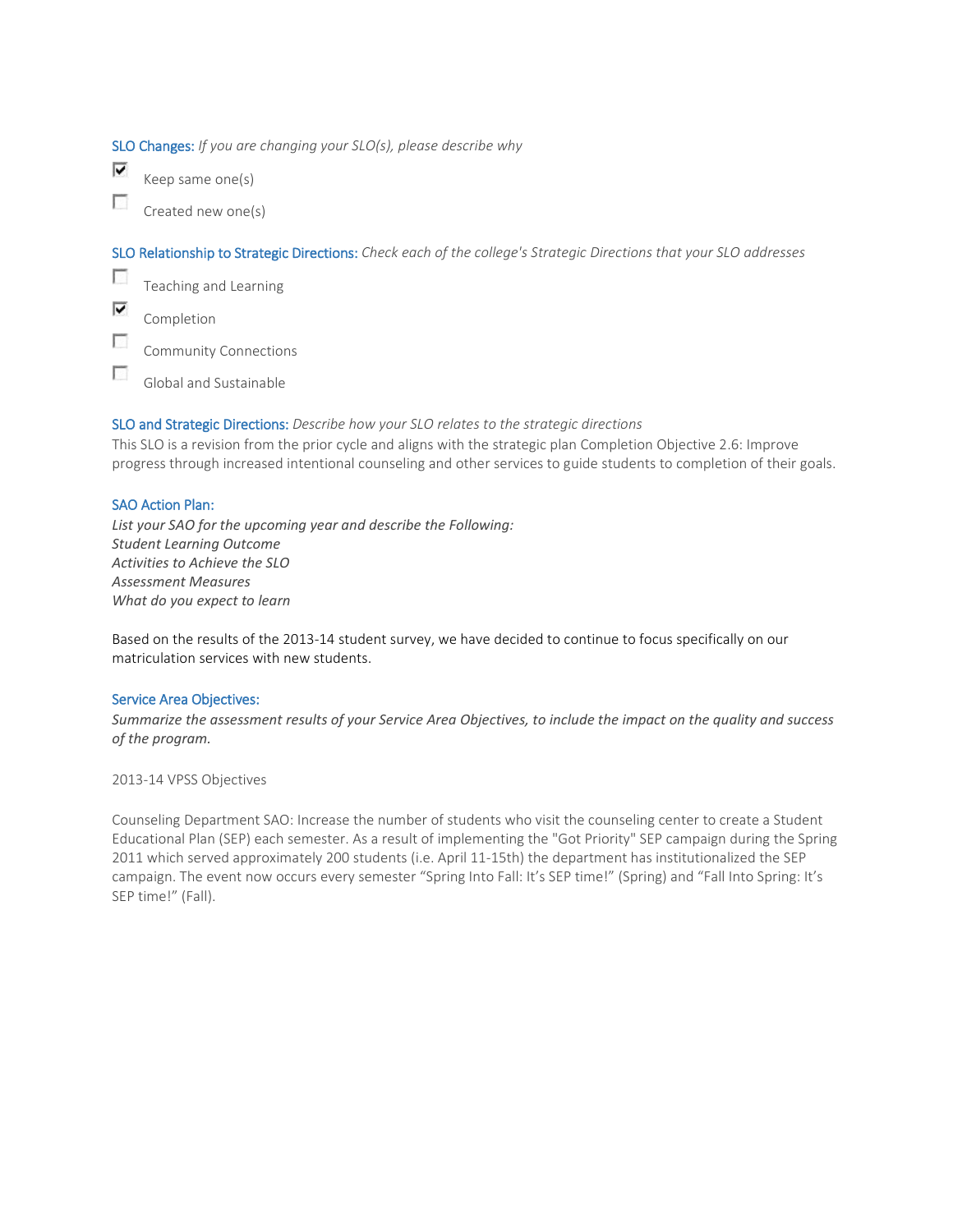#### Service Area Objectives: Next Year

*Describe the Service Area Objectives for next year: Service Area Objective Activities to be Conducted Assessment Measures Why this was selected*

Increasing the number of students who visit the counseling center to create a Student Educational Plan (SEP) each semester is important. A Student Educational Plan serves as a road map of required courses and recommendations based on a students' individual goal. This SAO aligns with Objective 1.5 "Create and implement a student engagement plan to integrate the college experience inside and outside the classroom, enhance the college experience, and promote retention and success." For 2014-15, the counseling department will like to take this SAO a step further and gather student data on how to improve the quality of the counseling program. A survey will be given to each student to complete after each scheduled 30 minute counseling appointment.

# Relationship to EMP Teaching & Learning: *Check any EMP Teaching and Learning Objective that relates to your Service Area Objective*

- $\overline{\mathcal{L}}$ 1.1 Assess SLOs
- г 1.2 Flexible course scheduling
- П 1.3 Professional development
- $\mathcal{L}_{\mathcal{L}}$ 1.4 Student engagement
- **P** 1.5 Facility Planning

# Relationship to EMP Completion: *Check any EMP Completion Objective that relates to your Service Area Objective*

- $\sim$ 2.1 Connections and outreach
- $\overline{\mathcal{L}}$ 2.2 Assessment testing
- п 2.3 Orientation
- T 2.4 Student pathways
- $\sim$ 2.5 100% FAFSA
- ⊽ 2.6 Intentional counseling
- $\overline{\phantom{a}}$ 2.7 Basic skills effective practices
- П 2.8 Mentorships
- F 2.9 Degrees and certificates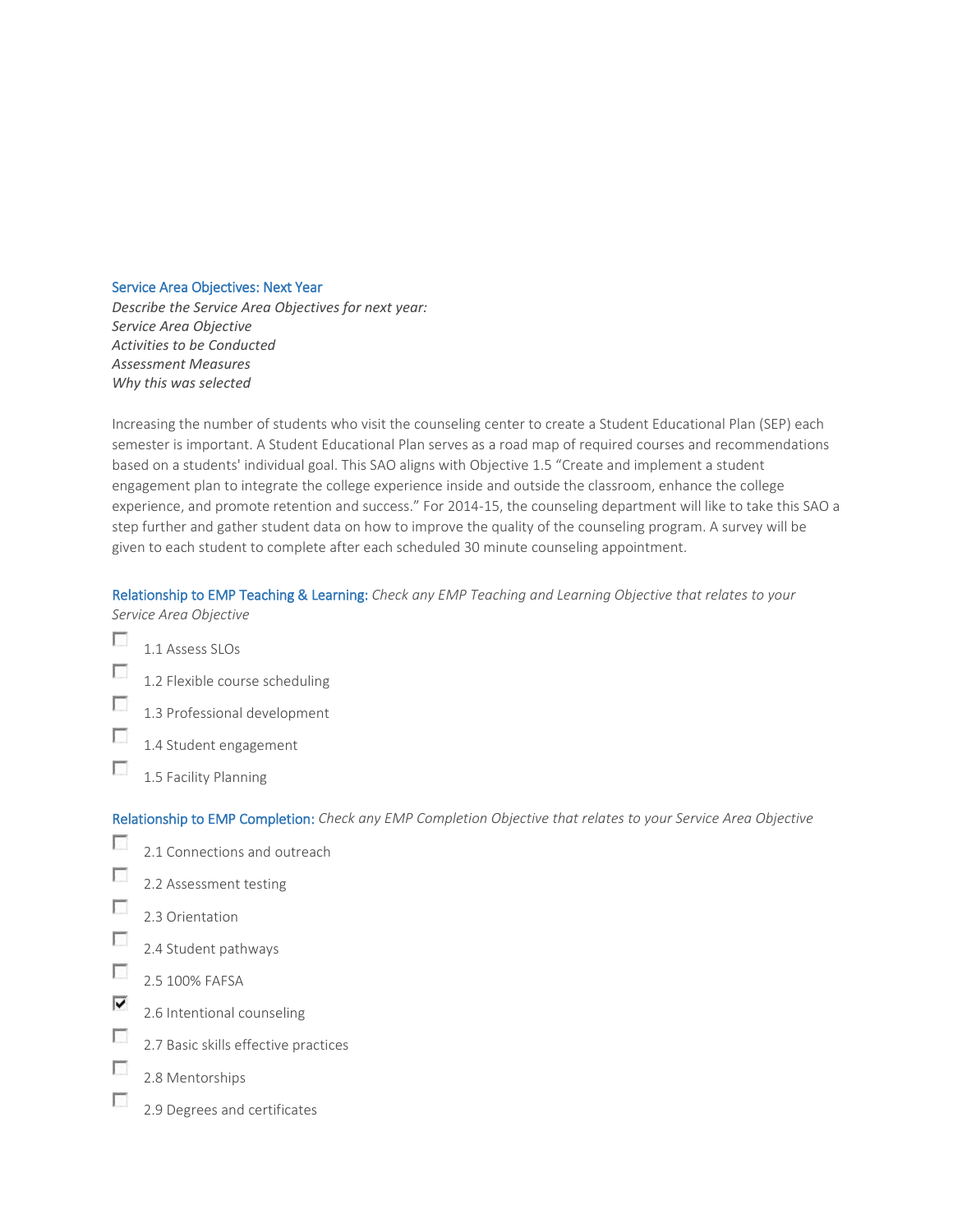$\overline{a}$ 2.10 Career center

2.11 Transfer center

2.12 Monitor student success

Relationship to EMP Community Connections: *Check any EMP Community Connections Objective that relates to your Service Area Objective*

п

|        |  | 3.1 Community outreach advisory group |
|--------|--|---------------------------------------|
| $\Box$ |  |                                       |

3.2 Community advisory group

3.3 Service learning

Г 3.4 Contract education

Relationship to EMP Global and Sustainable: *Check any EMP Global and Sustainable Objective that relates to your Service Area Objective*

п 4.1 Sustainability and Social Justice groups

Г 4.2 International and University Centers

г 4.3 Sustainability in the curriculum

П 4.4 Sustainability awareness

# Resources: Faculty and Staff:

*Describe your new staff needs: Position Title FT/PT (%) Rationale*

Regarding staff, the importance of providing additional counselors cannot be overstated. With a counselor to student ratio of approximately 1:564, the current counseling faculty simply cannot provide adequate services to students, let alone give sufficient time and attention to their additional assignments. The highest priority is to add a full-time, tenure track counselor since their commitment to the institution, their familiarity with programs and instructional faculty, and their long-term relationships with students are strongest.

# Resources: Professional Development: *List your area's professional development needs*

Continuing education and professional development are a necessity for all counselors to be able to provide the best academic, career, transfer and personal counseling services to students at Canada College. Counselors attend the UC/CSU conferences every year. They also attend discipline specific (i.e. athletics, honors, veterans, early alert, transfer, basic skills, career, instruction, etc.) training and workshops.

For the following academic year we would like to attend the additional conferences:

- Basic Skills Regional Conferences
- Veterans Regional Conferences
- Ensuring Transfer Success (ETS) Conference
- CSU Community College Counselor Conference
- Honors Faculty Roundtable at Mills College
- UC Counselor Conference